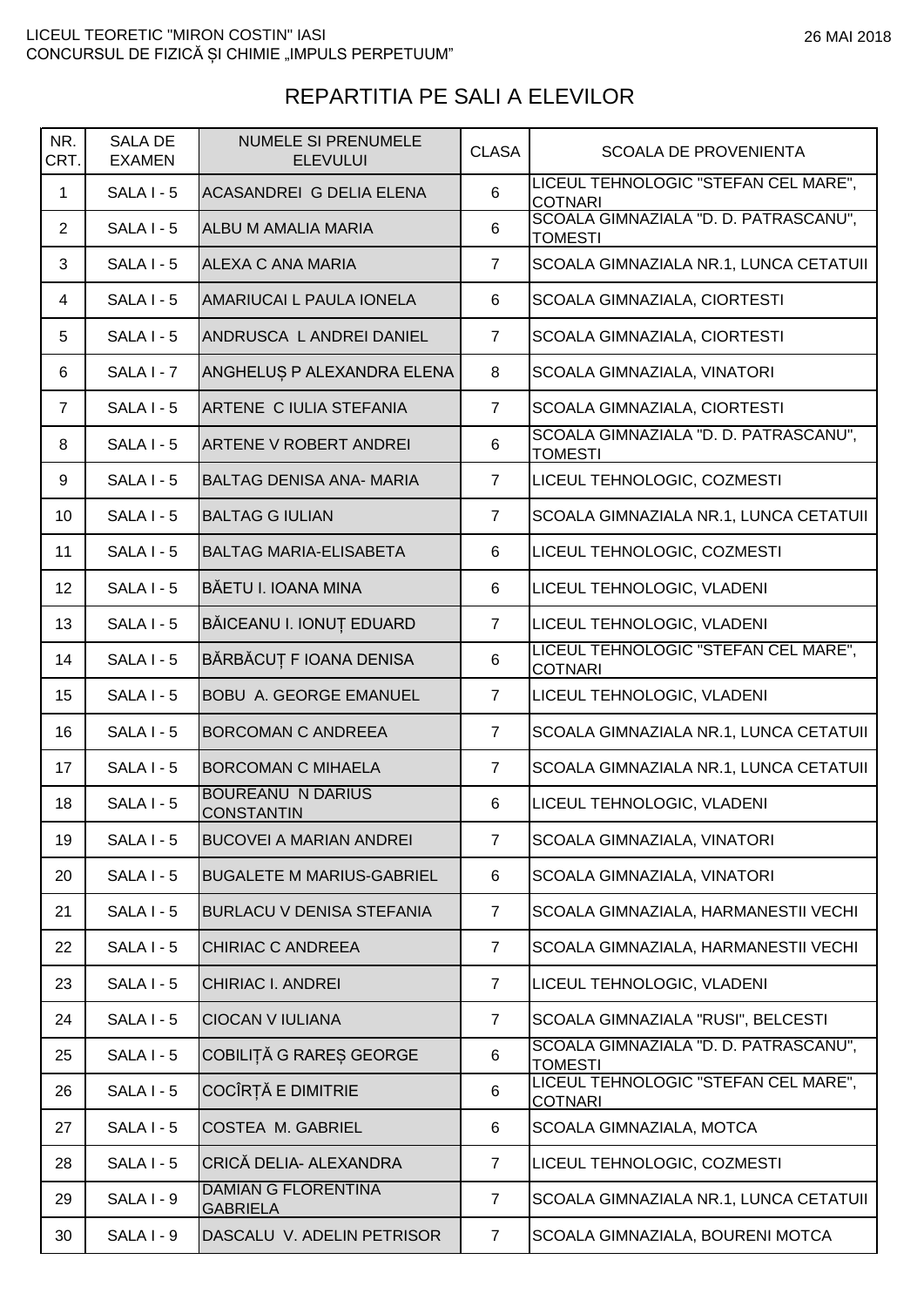| NR.<br>CRT. | <b>SALA DE</b><br><b>EXAMEN</b> | <b>NUMELE SI PRENUMELE</b><br><b>ELEVULUI</b> | <b>CLASA</b>   | <b>SCOALA DE PROVENIENTA</b>                             |
|-------------|---------------------------------|-----------------------------------------------|----------------|----------------------------------------------------------|
| 31          | SALA I - 9                      | <b>DESPA C DIANA</b>                          | $\overline{7}$ | SCOALA GIMNAZIALA, OSOI                                  |
| 32          | SALA I - 9                      | DIRITĂ V. ȘTEFAN CRISTIAN                     | $\overline{7}$ | LICEUL TEHNOLOGIC, VLADENI                               |
| 33          | $SALAI - 5$                     | <b>DULUTA C DENISA ANDREEA</b>                | 6              | SCOALA GIMNAZIALA, CIORTESTI                             |
| 34          | $SALAI - 5$                     | <b>ENEA R CASIAN</b>                          | 6              | SCOALA GIMNAZIALA "D. D. PATRASCANU",<br><b>TOMESTI</b>  |
| 35          | <b>SALA I - 5</b>               | <b>ENIA B MIRUNA</b>                          | 6              | SCOALA GIMNAZIALA, OSOI                                  |
| 36          | SALA I - 7                      | <b>EPURE I IULIAN</b>                         | 8              | SCOALA GIMNAZIALA "D. D. PATRASCANU",<br><b>TOMESTI</b>  |
| 37          | SALA I - 9                      | <b>GOCIMAN C. VICTOR</b><br><b>CONSTANTIN</b> | 6              | LICEUL TEHNOLOGIC, VLADENI                               |
| 38          | SALA I - 9                      | <b>GRAUR C COSMINA</b>                        | $\overline{7}$ | SCOALA GIMNAZIALA, HARMANESTII VECHI                     |
| 39          | SALA I - 9                      | HOBINCA M. R. IUSTIN                          | 6              | <b>SCOALA GIMNAZIALA, MOTCA</b>                          |
| 40          | SALA I - 9                      | <b>ILIE C ELENA</b>                           | 6              | SCOALA GIMNAZIALA "D. D. PATRASCANU",<br><b>TOMESTI</b>  |
| 41          | SALA I - 9                      | <b>IONEASA I. ADRIAN NICUSOR</b>              | 6              | SCOALA GIMNAZIALA, MOTCA                                 |
| 42          | SALA I - 9                      | LUCA G ANDREI-VLĂDUȚ                          | 6              | SCOALA GIMNAZIALA, VINATORI                              |
| 43          | SALA I - 9                      | LUPU C-TIN MARIA GEORGIANA                    | 6              | SCOALA GIMNAZIALA, GOLAIESTI                             |
| 44          | $SALA I - 9$                    | MACOVEI C. SEBASTIAN                          | $\overline{7}$ | LICEUL TEHNOLOGIC, VLADENI                               |
| 45          | SALA I - 7                      | MARIAN R IUSTINA GABRIELA                     | 8              | SCOALA GIMNAZIALA, VINATORI                              |
| 46          | $SALA I - 9$                    | <b>MARIN F EMANUEL</b>                        | 6              | LICEUL TEHNOLOGIC "VICTOR MIHAILESCU<br>CRAIU", BELCESTI |
| 47          | SALA I - 9                      | MATASARU C. IOANA                             | $\overline{7}$ | SCOALA GIMNAZIALA, MOTCA                                 |
| 48          | SALA I - 9                      | MATASARU C. MAURA                             | 6              | SCOALA GIMNAZIALA, MOTCA                                 |
| 49          | SALA I - 9                      | MATEI C MONICA                                | 6              | SCOALA GIMNAZIALA, OSOI                                  |
| 50          | SALA I - 9                      | <b>MELNIC V MARA</b>                          | 6              | SCOALA GIMNAZIALA, OSOI                                  |
| 51          | SALA I - 7                      | MIHAILA G RAZVAN                              | 8              | LICEUL TEHNOLOGIC "VICTOR MIHAILESCU<br>CRAIU", BELCESTI |
| 52          | SALA I - 9                      | MIHALACHE I. IULIAN                           | 6              | SCOALA GIMNAZIALA, MOTCA                                 |
| 53          | SALA I - 9                      | MIHALACHE P IASMINA ANDREEA                   | $\overline{7}$ | SCOALA GIMNAZIALA, VINATORI                              |
| 54          | SALA I - 9                      | MITITELU G ANDREI ALEXANDRU                   | $\overline{7}$ | SCOALA GIMNAZIALA, HARMANESTII VECHI                     |
| 55          | SALA I - 9                      | MITITELU G EMANUEL IONUT                      | $\overline{7}$ | SCOALA GIMNAZIALA, HARMANESTII VECHI                     |
| 56          | SALA I - 9                      | <b>MORARIU M VALENTIN MIHAI</b>               | 6              | SCOALA GIMNAZIALA, HARMANESTII VECHI                     |
| 57          | SALA I - 9                      | NASTASĂ F DENISA ELENA                        | $\overline{7}$ | SCOALA GIMNAZIALA "D. D. PATRASCANU",<br><b>TOMESTI</b>  |
| 58          | SALA I - 7                      | NIȚĂ L DENNIS                                 | 8              | SCOALA GIMNAZIALA "D. D. PATRASCANU",<br><b>TOMESTI</b>  |
| 59          | SALA I - 9                      | NIȚICĂ ALEXANDRA- CRISTINA                    | $\overline{7}$ | LICEUL TEHNOLOGIC, COZMESTI                              |
| 60          | SALA I - 9                      | NIȚURĂ M MARIA-DIANA                          | $\overline{7}$ | SCOALA GIMNAZIALA "D. D. PATRASCANU",<br><b>TOMESTI</b>  |

## REPARTITIA PE SALI A ELEVILOR